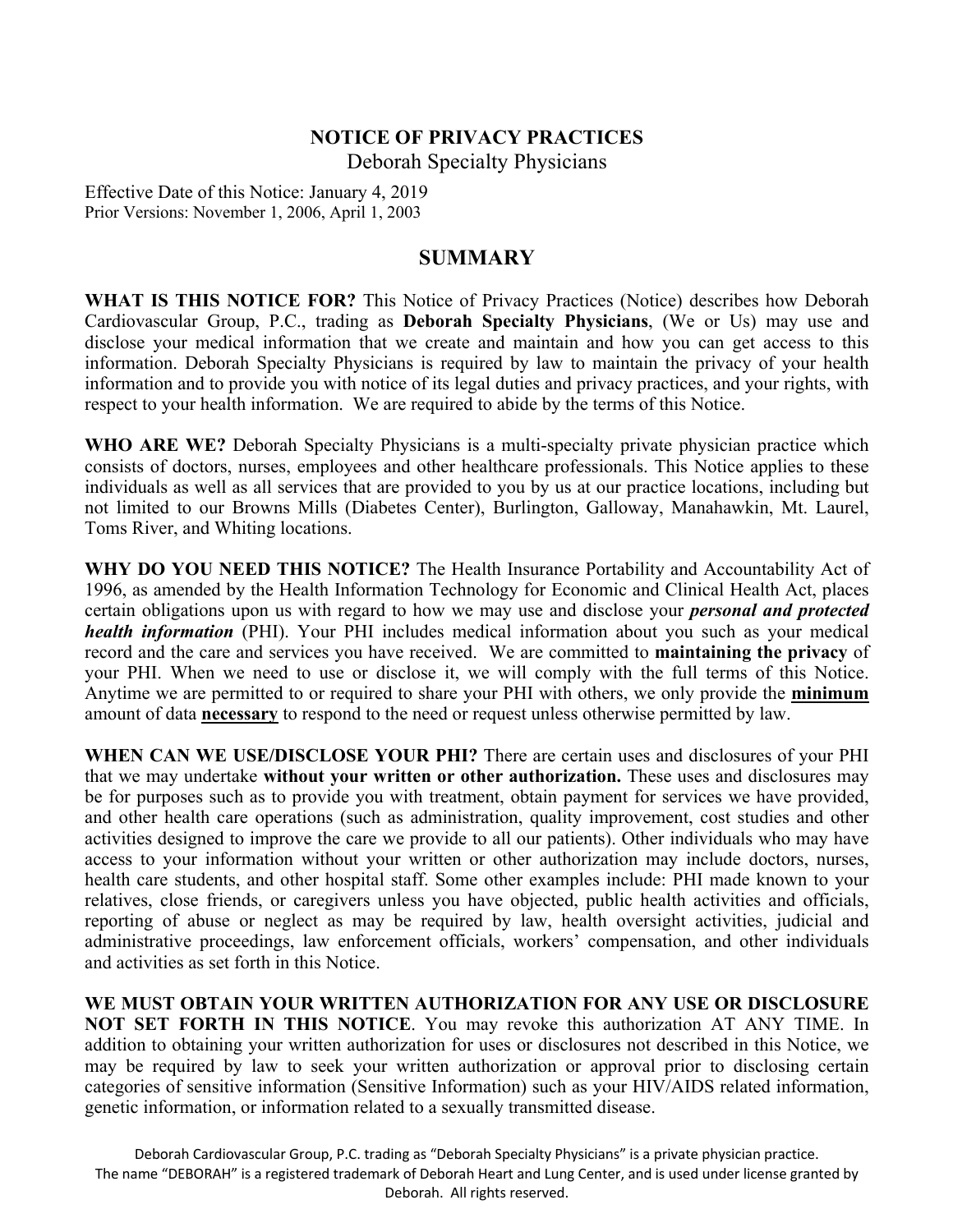We will also seek your **written authorization** for any "marketing" activities we may conduct, or where we would receive money for providing a third party with your PHI, or where we may need to disclose any psychotherapy notes which we may maintain about you.

**WHAT RIGHTS DO YOU HAVE FOR YOUR PHI?** You have the right to ask us to limit certain uses and disclosures of your PHI. We will consider ALL requests but may not be *required* to agree to your requested limitations. You also have the right to inspect and receive copies of your PHI, the right to request a change or amendment be made to your PHI, the right to an accounting (a list) of certain disclosures of your PHI, and the right to revoke any authorization you may have made to the extent we have not yet relied upon it. You also have the right to receive a paper copy of this Notice at any time.

**CAN WE CHANGE THIS NOTICE?** We may change this Notice **at any time.** The revised Notice will apply to all PHI that we maintain. However, if we do change this Notice, we will only make changes to the extent permitted by law. We will also make the revised Notice available to you by posting it in a place where all individuals seeking services from us will be able to read the Notice on our website at https://deborahspecialists.com. You may obtain the new Notice in hard copy as well.

**ADDITIONAL INFORMATION / COMPLAINTS**. You may contact our Privacy Officer if you wish to obtain a hard copy of this Notice from us, or if you need any additional information or have questions concerning this Notice or use or disclosure of your PHI. If you feel that your privacy rights have been violated, you may also contact our Privacy Officer OR file a written complaint with the Office of Civil Rights of the U.S. Department of Health and Human Services.

## **We will NOT retaliate against you if you file a complaint with us or the Office of Civil Rights.**

## **Deborah Cardiovascular Group, P.C.**

Attn: Privacy Officer Deborah Cardiovascular Group, P.C. 200 Trenton Road Browns Mills, NJ 08015 Phone: 609-836-6659

## **U.S. Department of Health and Human Services**

Attn: Centralized Case Management Operations 200 Independence Avenue, S.W. Room 509F HHH Bldg. Washington, D.C. 20201

# **THE ABOVE IS ONLY A SUMMARY OF THE RIGHTS AND OBLIGATIONS WITHIN THIS NOTICE. PLEASE READ CAREFULLY THE ENTIRE NOTICE THAT FOLLOWS.**

# **WE WELCOME ANY QUESTIONS YOU MAY HAVE.**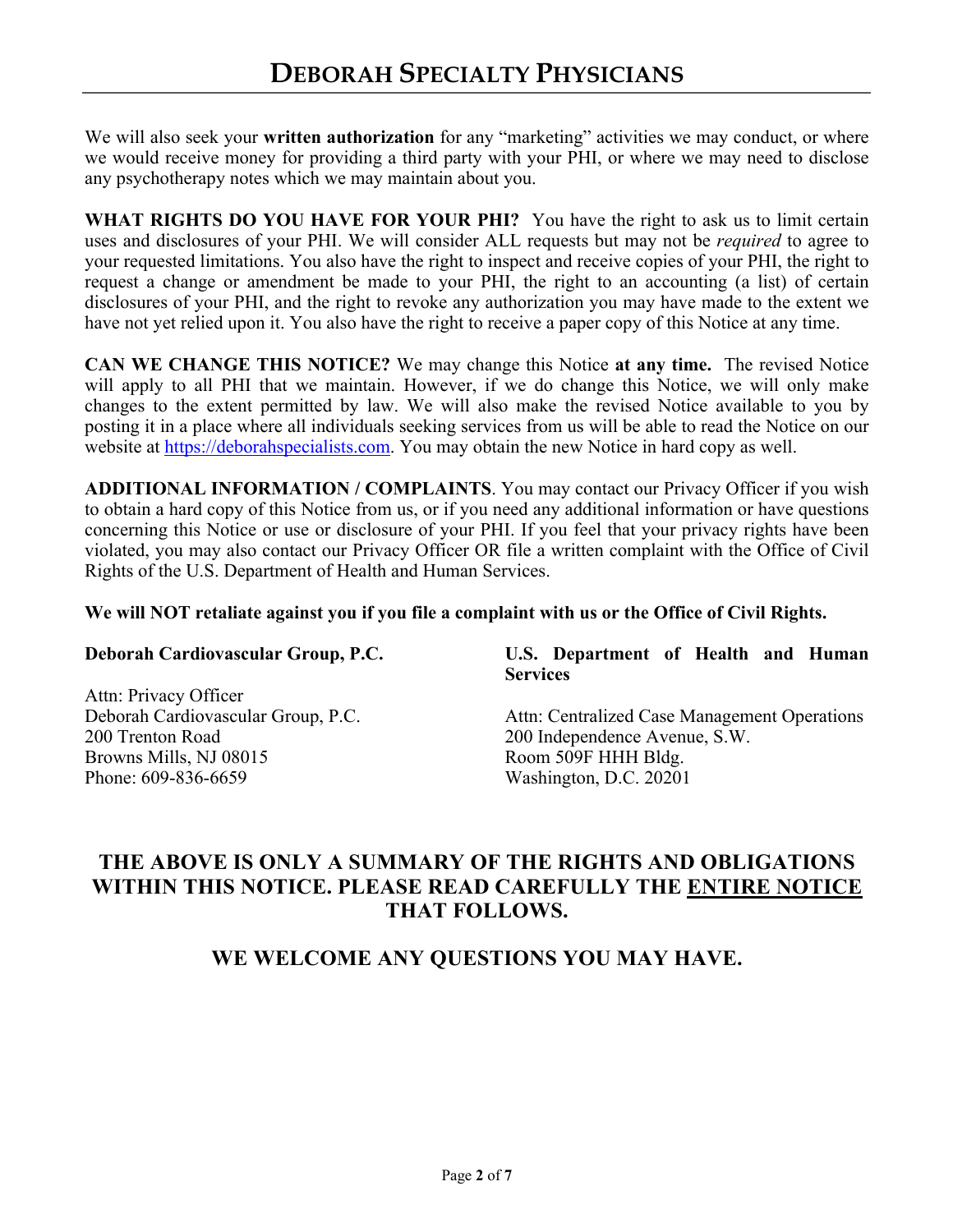# **NOTICE OF PRIVACY PRACTICES**

DEBORAH SPECIALTY PHYSICIANS

Effective Date of this Notice: January 4, 2019 Prior Versions: November 1, 2006, April 1, 2003

#### **THIS NOTICE DESCRIBES HOW MEDICAL INFORMATION ABOUT YOU MAY BE USED AND DISCLOSED AND HOW YOU CAN GET ACCESS TO THIS INFORMATION. PLEASE REVIEW IT CAREFULLY.**

#### **I. WHO WE ARE**

This Notice describes the privacy practices of Deborah Cardiovascular Group, P.C., trading as **Deborah Specialty Physicians** (We or Us). Deborah Specialty Physicians is a multi-specialty private physician practice which consists of doctors, nurses, employees and other healthcare professionals. This Notice applies to these individuals as well as all services that are provided to you by us at our practice locations, including but not limited to our Browns Mills (Diabetes Center), Burlington, Galloway, Manahawkin, Mt. Laurel, Toms River, and Whiting locations.

### **II. WHY YOU NEED THIS NOTICE**

We are committed to maintaining the privacy of your *protected health information* (PHI). Your PHI includes medical information about you such as your medical record and the care and services that you have received from us. We need this information to provide you with the appropriate level of care and also to comply with certain legal obligations we may have. We are required by law to provide you with this Notice of our legal duties and privacy practices with respect to your PHI that we maintain.

The Health Insurance Portability and Accountability Act of 1996, as amended by the Health Information Technology for Economic and Clinical Health Act, places certain obligations upon us with regard to your PHI and requires that we keep private and confidential any medical information that identifies you. We take this obligation and your privacy seriously and when we need to use or disclose your PHI, we will comply with the full terms of this Notice. Anytime we are permitted to or required to share your PHI with others, we only provide the **minimum** amount of data **necessary** to respond to the need or request unless otherwise permitted by law.

### **III. HOW WE MAY USE OR DISCLOSE YOUR PHI**

We create and collect PHI from you in connection with your treatment and store it in a medical chart or electronic medical record. This is your "medical record". The medical record is the property of our practice, but the PHI and other information about you in the medical record belongs to you. We are permitted by law to use and disclose your PHI without your written or other form of authorization under certain circumstances as described below. This means that we do not have to obtain your consent before we use or disclose your PHI for purposes such as to provide you with treatment, seek payment for our services, or for health care operations. We may also use or disclose your PHI without asking you for other activities or to state and/or federal officials.

#### Ø Treatment, Payment and Health Care Operations.

- *Treatment*  We may use and disclose your PHI in order to provide you with medical treatment or services. For example, your PHI may be accessed and used by our doctors, nurses, employees and other staff or workforce who may be involved in your care. For example, a nurse may access your medical record to administer medications. Your PHI may also be disclosed to individuals outside of our practices, such your primary care physician, a rehabilitation facility, nursing home or hospital which may be involved in your past, present or future health care. Information will be given for patient care activities that are delivered in the inpatient and outpatient setting as well as clinically necessary referrals to specialists located outside of our practice.
- *Payment* We may use and disclose your PHI in order for our doctors and other health care professionals to obtain payment for the medical treatment or services they provide you with. For example, we will provide a bill to your insurance company with your insurance information and the services that were rendered so that we can be paid. This means that we may provide your health plan, HMO or other third party with responsibility for payment for your care that you identify to us with information regarding treatment you received from us, such as X-Rays or examinations, so that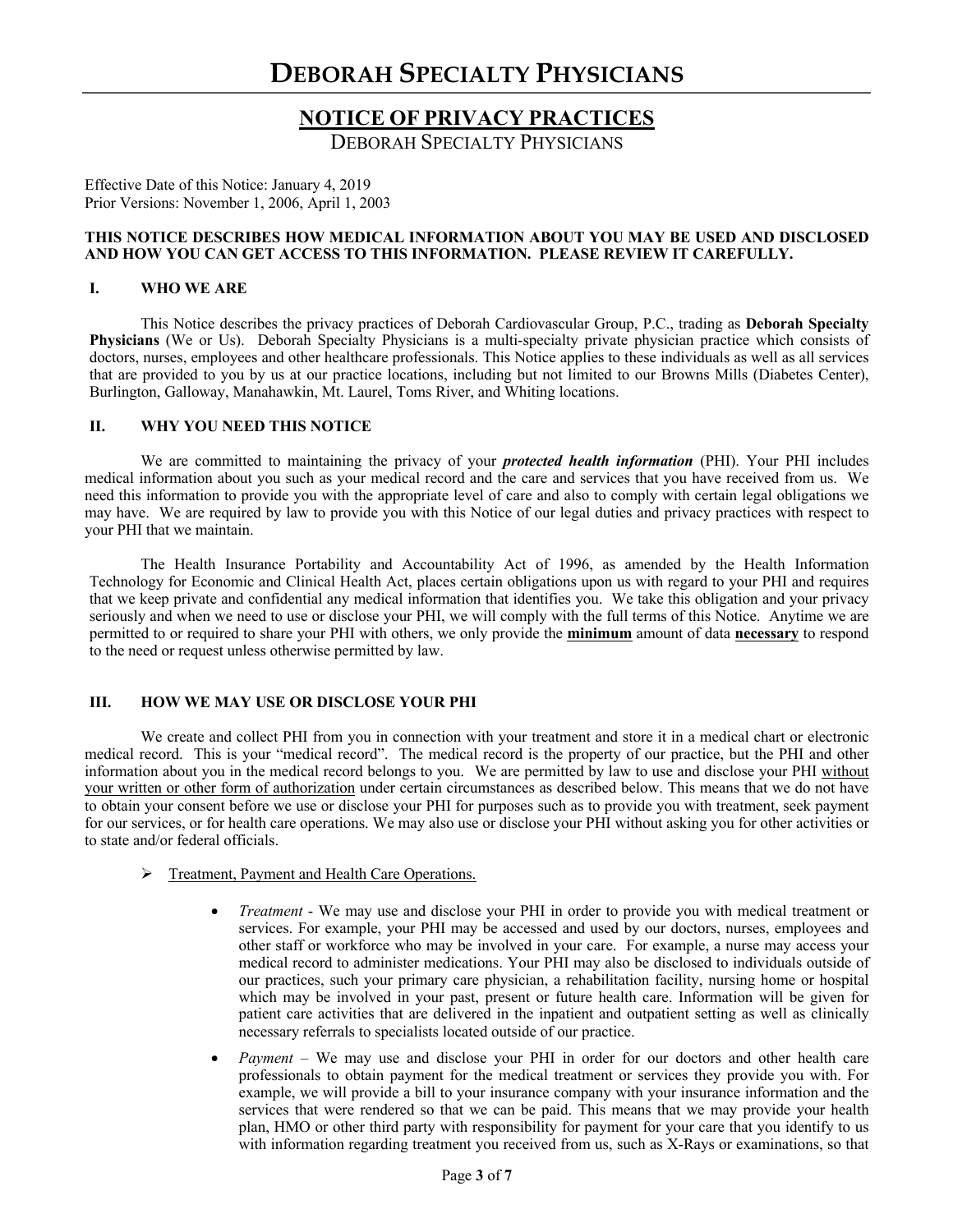we may properly be paid for such services. We may also contact your health plan or HMO regarding future treatment or services you may be provided with in order to obtain approval or precertification, or to find out whether your health plan or HMO will pay for the treatment or services.

- *Health Care Operations* During and following the course of your treatment, we may need to share your PHI for our internal health care operations, such as administration, planning, quality improvement, and other activities that help us provide you with quality care. For example, your PHI may be used to help us evaluate our doctors, nurses and employees, or to help us provide them with education and training. Your PHI may also be used by our administrative staff to help us run our practices, to coordinate your care received at another facility, or respond to any concerns you may have. We may also disclose your PHI to our third party contractors that perform various services for us or on our behalf, such as accountants, billing, transcription, legal or information technology services.
- $\triangleright$  Information Provided to You. We will provide you with your PHI which you may request, as described more specifically below in Section V of this Notice.
- $\triangleright$  Other Healthcare Providers. We may disclose your PHI to your doctors and other health care providers where it may be required by them to treat you, to obtain payment for the services they provided you with or their own health care operations. We may also receive or access your PHI which is created or maintained by your other health care providers for these purposes, such as if you receive treatment while a patient at a hospital. We may do so through traditional mechanisms, or we may do so electronically, including through a health information exchange organization (HIE) as described below.
- $\triangleright$  Disclosures to Relatives, Close Friends, Caregivers. We may disclose your PHI to notify or assist in notifying a family member, your personal representative or another person responsible for your care about your location, your general condition or in the event of your death. If you are able and available to agree or object, we will give you the opportunity to object prior to making this notification. If you are unable or unavailable to agree or object, our health professionals will use their best judgment in communication with your family and others. We may also disclose limited information we believe is directly relevant to a family member or other person's involvement with your care or payment related to your care unless you object.
- $\triangleright$  Sensitive Information. From time to time, PHI which we may access, use and disclose pursuant to this Notice may contain certain categories of Sensitive Information. This includes HIV/AIDS information, genetic information, including genetic test results, tuberculosis, sexually transmitted disease, drug and alcohol, and mental and behavioral health information. Generally, unless applicable law requires us to obtain a separate written authorization from you prior to an intended disclosure, we may access, use and disclose your Sensitive Information as described by this Notice and any registration consent forms which you may have signed. For example, we may need to disclose Sensitive Information to your insurance company in order to get paid for the services we provide related to such Sensitive Information. However, we take care to safeguard the confidentiality of this Sensitive Information.
- $\triangleright$  HIE Treatment, Payment and Healthcare Operations. We may, from time to time, participate in one or more HIEs through which your health information may be exchanged electronically for treatment, payment and/or health care operations activities as described above. HIEs allow your authorized providers and other authorized individuals to share information efficiently and quickly by and among each other. One example of an HIE is the New Jersey Health Information Network, a state-lead HIE seeking to connect and exchange health information electronically among your health care providers.
	- For example, if you receive a blood test from one of your health care providers participating in an HIE, but are also treated or may be treated in the future by another health care provider who also participates in the HIE, your blood test may be disclosed electronically to the HIE and accessed by and among your other participating health care providers as long as they are authorized to do so. Likewise, if your health care provider conducts care coordination activities, they may be authorized to access and disclose your PHI through the HIE to and from other authorized individuals for these care coordination activities.
	- We will provide you with additional information about each HIE that we may participate in, including how your PHI may be accessed and disclosed by, to, and among the HIE authorized providers and other authorized individuals. We will also provide you with information on how you can choose to not participate in each HIE (Opt-Out). If you choose not to participate in one or more HIEs, we will not access or disclose your PHI through such HIE, however, your PHI may still be made available to us, or used and disclosed by us to other health care providers and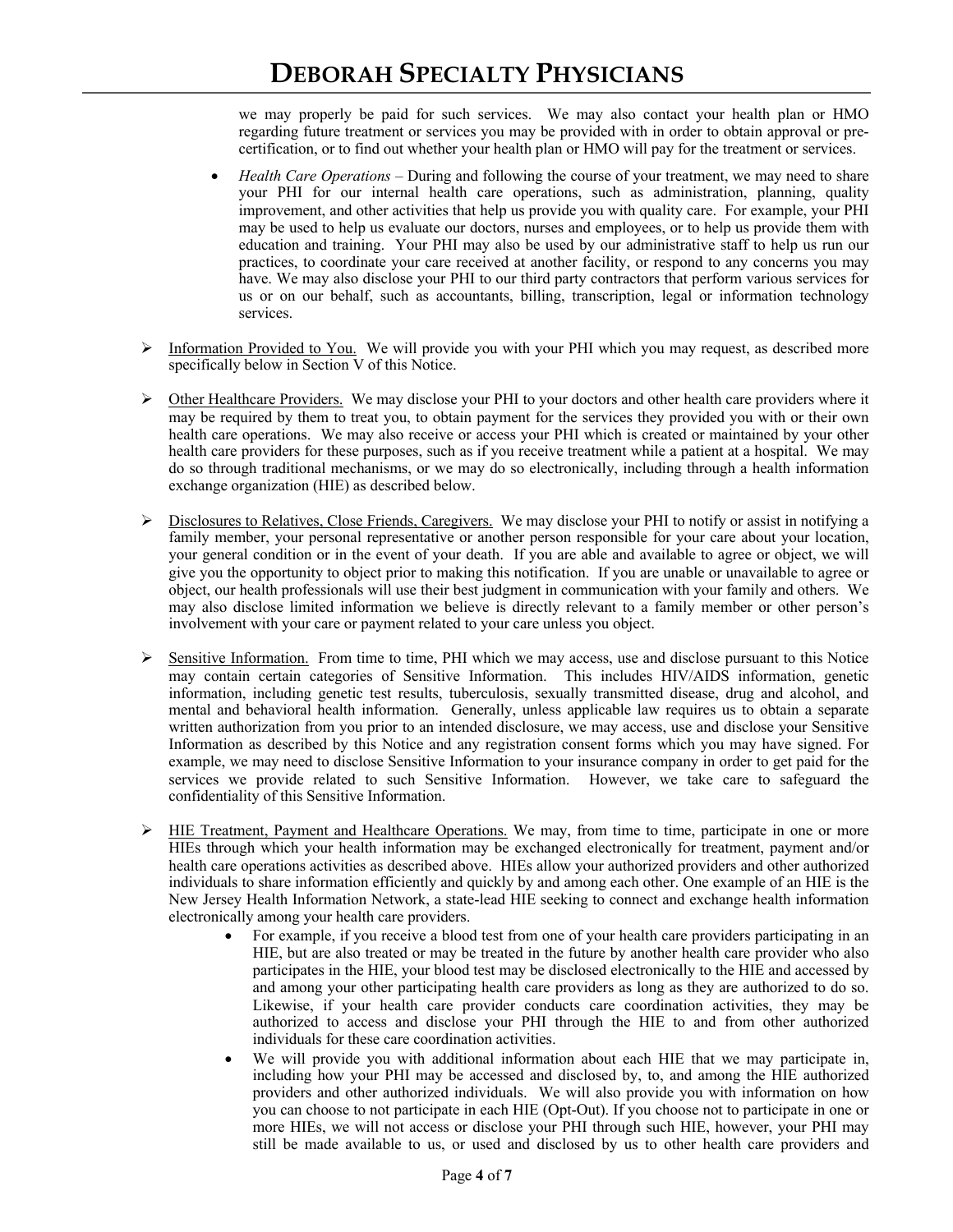authorized individuals through other traditional mechanisms as described in this HIPAA Notice or as permitted or required by applicable law.

- $\triangleright$  Public Health Activities. We may disclose your PHI for certain public health activities, including preventing or controlling disease, injury or disability; reporting child abuse or neglect; reporting domestic violence; reporting to the Food and Drug Administration problems with products and reactions to medications; reporting immunizations where required by law, reporting disease or infection exposure or reporting information to your employer as required under laws addressing work-related illnesses and injuries or workplace medical surveillance.
- Ø Health Oversight Activities. We may disclose your PHI to a health oversight agency such as Medicaid or Medicare that oversees health care systems and delivery, including to assist with audits or investigations designed for ensuring compliance with such government health care programs, or licensure, accreditation and related activities.
- $\triangleright$  Judicial and Administrative Proceedings. We may disclose your PHI pursuant to a court order, subpoena or other lawful process in the course of a judicial or administrative proceeding.
- $\triangleright$  Law Enforcement Officials. We may disclose your PHI to police or other law enforcement officials as may be required or permitted by law or pursuant to a court order, subpoena or other lawful process. For example, we may disclose your PHI to police in order to identify a suspect, fugitive, material witness or missing person. We may also disclose your PHI to police where it may concern a death we believe is a result of criminal conduct or due to criminal conduct within our premises. We may also disclose your PHI where it would be necessary in an emergency to report a crime, identify a victim of a crime, or identify or locate the person who may have committed a crime.
- $\triangleright$  Decedents. We may disclose your PHI to medical examiners, or coroners for purposes of identifying or determining cause of death or to funeral directors in order for them to carry out their duties as permitted or required by law.
- $\triangleright$  Public Safety. We may use or disclose your PHI where necessary to prevent or lessen a serious and imminent threat to your health or safety or that of another identifiable individual, or to the general public.
- $\triangleright$  Victims of Abuse, Neglect, Domestic Violence. Where we have reason to believe that you are or may be a victim of abuse, neglect or domestic violence, we may disclose your PHI to the proper governmental authority, including social or protective service agencies, who are authorized by law to receive such reports.
- $\triangleright$  Workers Compensation. We may use or disclose your PHI to the extent necessary to comply with state law for workers' compensation or other similar programs, for example, regarding a work-related injury you received.
- $\triangleright$  Research. Although generally we will ask for your written authorization for any use or disclosure of your PHI for research purposes, we may use or disclose your PHI without your written authorization if our Internal Review Board has waived the authorization requirement in accordance with applicable law.
- $\triangleright$  Fundraising Communications. From time to time, we may contact you by phone, email or in writing to solicit tax-deductible contributions to support our activities. In doing so, we may disclose to our fundraising staff certain demographic information about you, such as your name, address and phone number, as well as certain other limited information. You have a right to opt-out of receiving these communications at any time.
- Ø Military and Veterans; Specialized Government Functions. For members of the armed forces and veterans, we may disclose your PHI as may be required by military command authorities. If you are a foreign military personnel member, your PHI may also be released to appropriate foreign military authority. We may disclose your PHI to governmental units with special functions under certain circumstances. For example, your PHI may be disclosed to any of the U.S. Armed Forces or the U.S. Department of State.
- Ø National Security and Intelligence Activities; Protective Services. We may disclose your PHI to authorized federal officials for purpose of intelligence, counter-intelligence and other national security activities that may be authorized by law. We may disclose your PHI to authorized federal officials for purposes of providing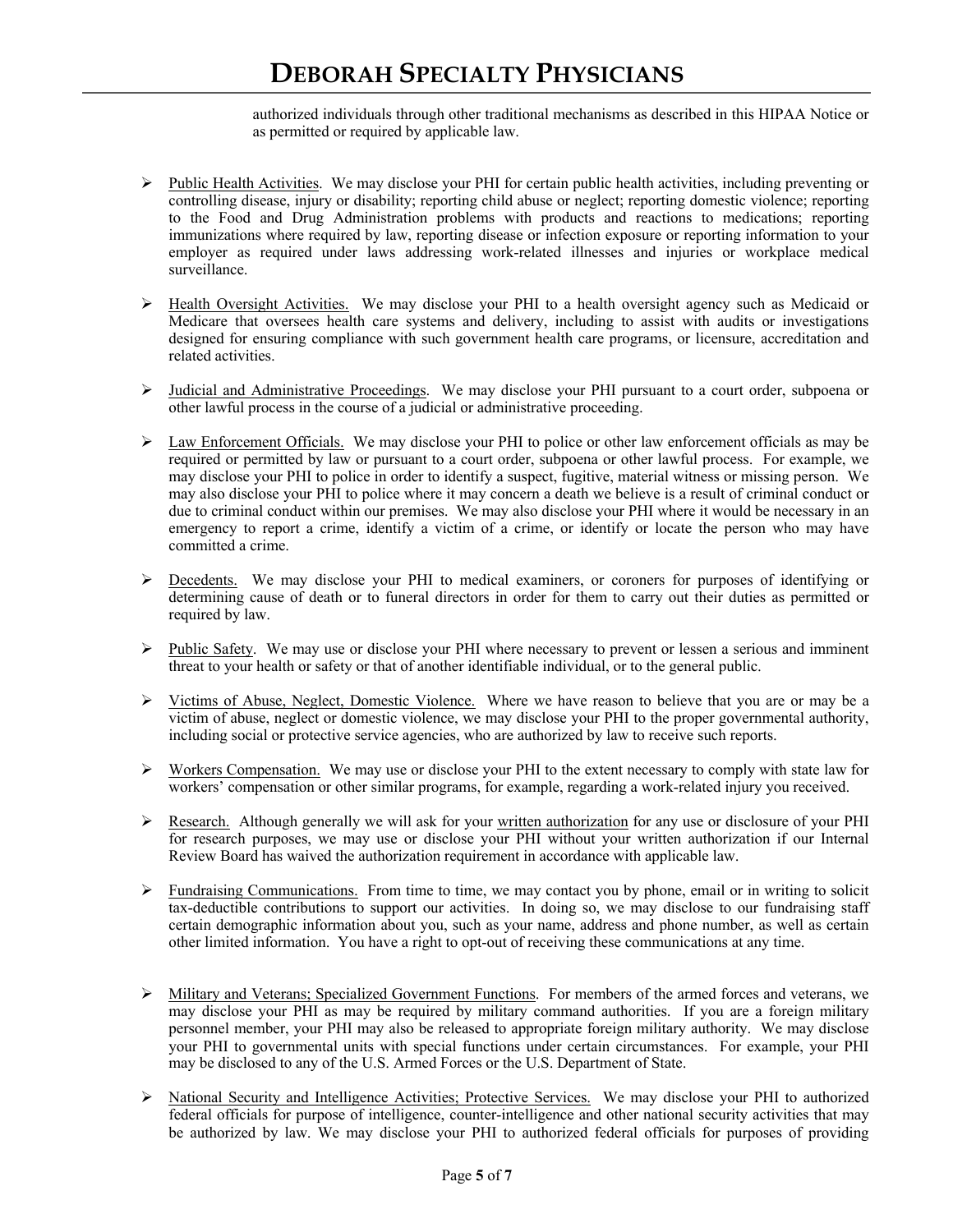protection to the President of the United States, other authorized persons or foreign heads of state or for purposes of conducting special investigations.

- $\triangleright$  Inmates. If you are an inmate in a correctional institution or otherwise in the custody of law enforcement, we may disclose your PHI about you to the correctional institution or law enforcement official(s) where necessary: for the correctional institution to provide health care; to protect your health and safety or the health and safety of others; or for the safety and security of the correctional institution.
- $\triangleright$  Organ and Tissue Procurement. Where you have elected to be an organ donor, we may disclose your PHI to organizations that facilitate or procure organs, tissue or eye donations or transplantation.
- $\triangleright$  As Required by Law. We may use or disclose your PHI in any other circumstances other than those listed above where we would be required by state or federal law or regulation to do so.
- $\triangleright$  Change of Ownership. In the event that we merge or sell our practice to another organization or individual, your medical record will become the property of the new owner.

### **IV. USES AND DISCLOSURES OF YOUR PHI THAT REQUIRE YOUR WRITTEN AUTHORIZATION**

In general, we will need your **specific written authorization** to use or disclose your PHI for any purpose other than those described in this Notice. For example, we would need your written authorization to disclose any PHI which contains psychotherapy notes, to use and disclose your PHI for marketing, or to use and disclose your PHI for certain activities in which we would receive money (remuneration) directly or indirectly from a third party in exchange for your PHI (a "sale").

Certain state or federal laws may additionally place more stringent requirements on disclosure of your PHI which may contain Sensitive Information and therefore subject to special protections under applicable law. If we are required by applicable law to obtain a separate written authorization prior to disclosure of Sensitive Information to a third party, we will obtain your separate written authorization. For example, we may require a written authorization if you are a minor and you received certain emancipated care from us before we may disclose PHI related to that care to your parents unless otherwise permitted by law.

You may generally revoke any written authorization by contacting the Privacy Officer identified on the first page at any time.

## **V. YOUR RIGHTS REGARDING YOUR PHI**

- $\triangleright$  Right to Inspect/Copy PHI. You have the right to inspect and request copies of your PHI that we maintain. For PHI that we maintain in any electronic designated record set, you may request a copy of such PHI in a reasonable electronic format, if readily producible. However, under limited circumstances, you may be denied access to a portion of your records. For example, if your doctor believes that certain information contained within your medical record could be harmful to you, we would not release that information to you. Please contact the practice location which you are requesting copies of your PHI from. We may charge you a reasonable cost-based fee for paper copies of your PHI or the amount of our reasonable labor costs for a copy of your PHI in an electronic format.
- $\triangleright$  Right to Confidential Communications. You have the right to make a reasonable written request to receive your PHI by alternative and reasonable means of communication or at alternative reasonable locations.
- $\triangleright$  Right to Receive Paper Copy of NPP. You may at any time request a paper copy of this Notice, even if you previously agreed to receive this Notice by email or other electronic format. Please contact the Privacy Officer to obtain a paper copy of this Notice.
- $\triangleright$  Notice of Breach. We take very seriously the confidentiality of our patients' information, and we are required by law to protect the privacy and security of your PHI through appropriate safeguards. We will notify you in the event a breach occurs involving or potentially involving your unsecured PHI and inform you of what steps you may need to take to protect yourself.
- $\triangleright$  Right to Request Restrictions. You have the right to request restrictions be placed on our use and disclosure of your PHI, such as for treatment, payment and health care operations, to individuals involved in your care or payment related to your care, or to notify or assist individuals locate you or obtain information about your condition. Although we will carefully consider all requests for restrictions on how we will use or disclose your PHI, we are not required to grant your request **unless** your request relates